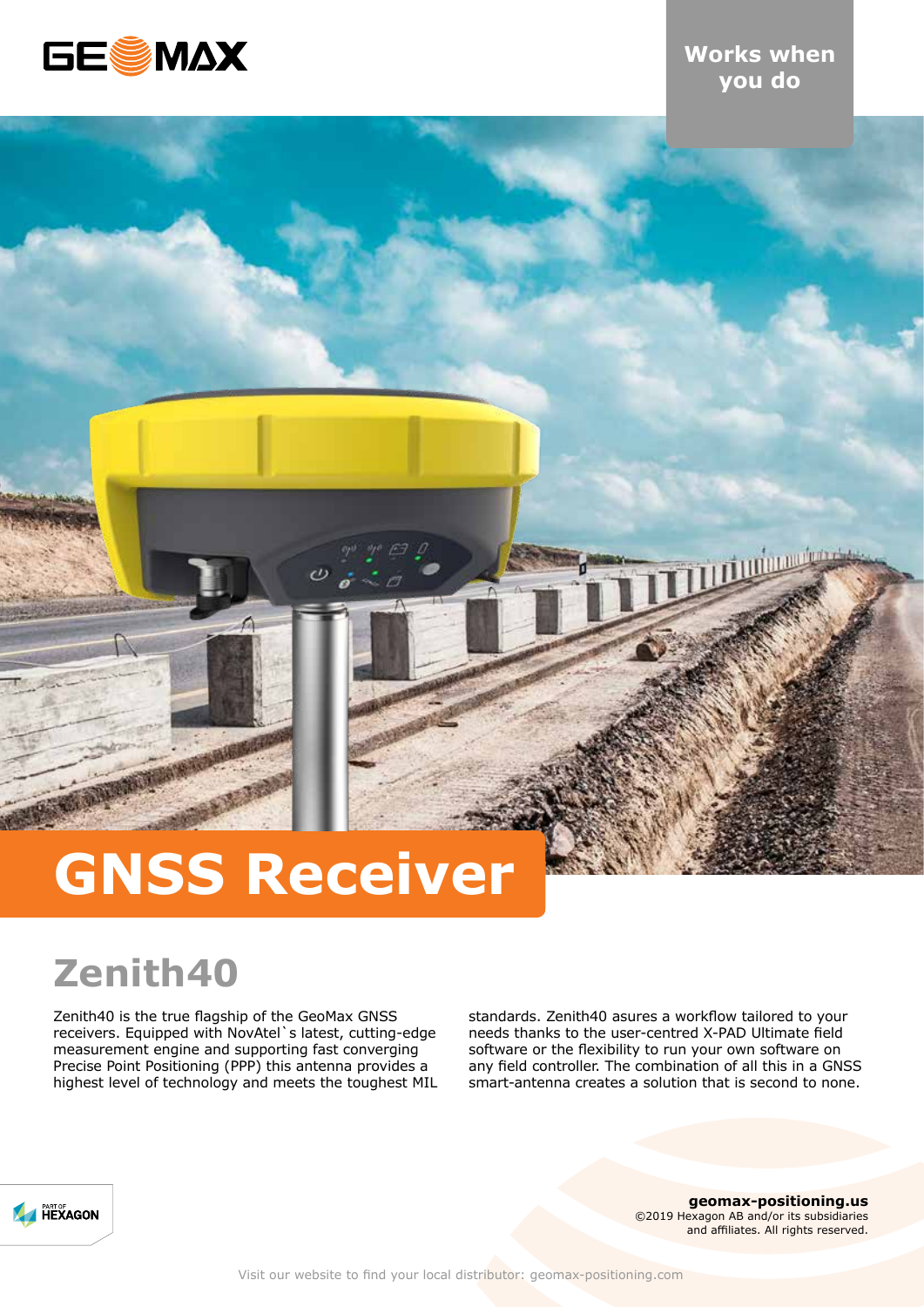# **Right on point** Experience the full GeoMax technology



## **Quality**

Same as NovAtel and TerraStar, GeoMax is a full member of the renowned Swedish Hexagon group. Using synergies, sharing components combined with the power to partner with premium suppliers such as SATEL and bundled with Hexagons extensive manufacturing know-how enables GeoMax to offer products at highest performance and quality level.

Zenith40 with its remarkable operating temperature from -40°C up to +65°C is fully dust-tight, withstands powerful water jets and even temporarily immersion under water and complies to the international IP68- as well as to the tough US MIL standards.



### **Superior Positioning**

Take advantage of NovAtel's latest fully-featured OEM 719 measurement engine. It enables you to receive multi-frequency signals form all existing satellite systems worldwide. Struggles with canopy - like working under trees, or inaccurate results because of multipath signals are significantly improved due to the enhanced GeoMax Q-Lock Pro RTK which also reduces the time-to-fix.

Also on board of the Zenith40, Hexagon's TerraStar Precise Point Positioning (PPP) service that provides C-Pro correction data at centimetre level quality all around the globe. This service significantly enhances your productivity, as it eliminates the need of a network connection and reference from a data base station. Furthermore, no need to worry about reference frames anymore. The PPP position is provided within the coordinate system.

The GeoMax Q-Lock Pro algorithm automatically detects available correction services and selects the one providing the highest accuracy.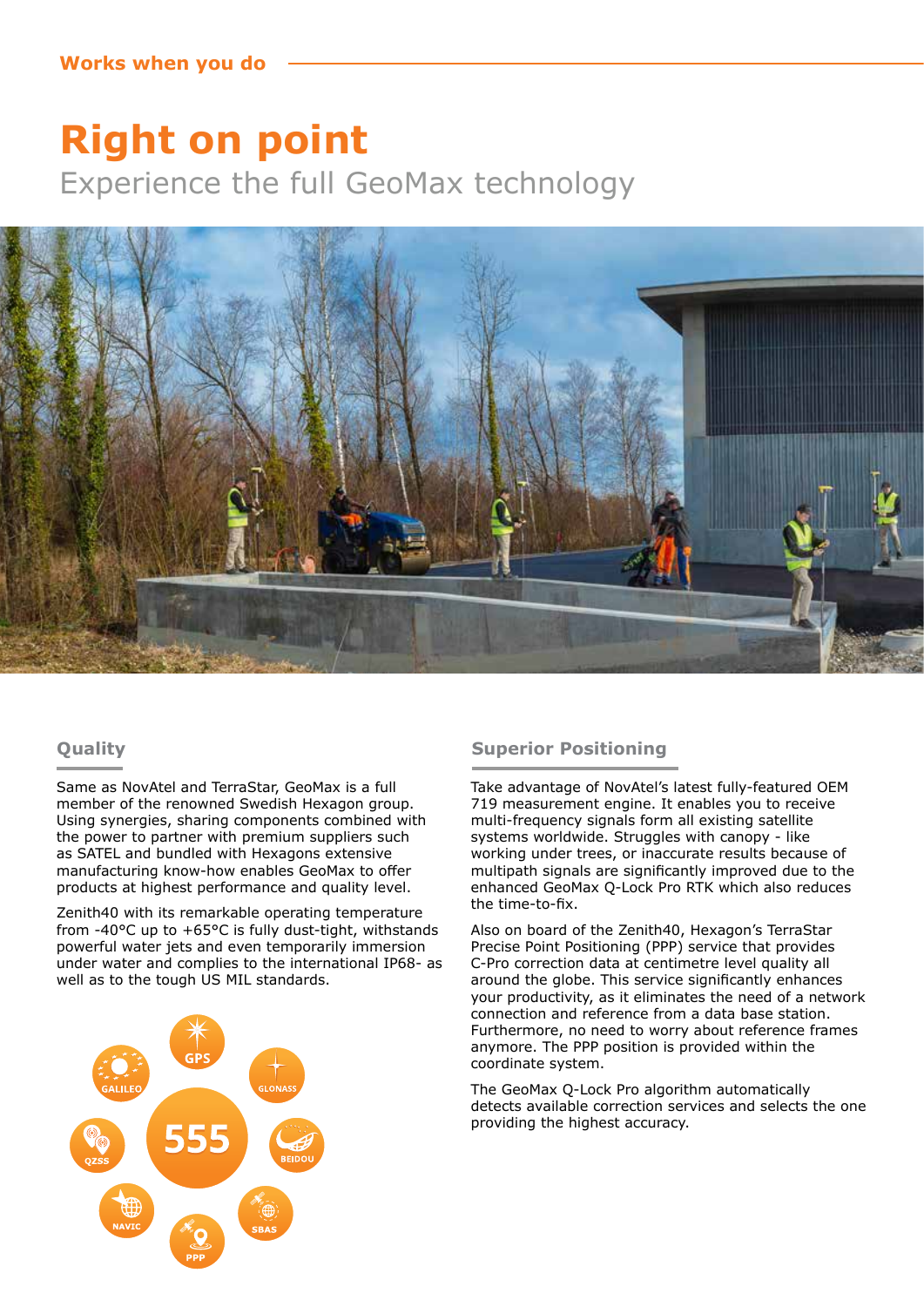

# -PA

GeoMax X-PAD field software is available in two tailored versions: One for surveyors and one for construction professionals supporting Windows and Android operating systems.

Due to the close cooperation with key-users all around the world, X-PAD Ultimate is continuously kept up-todate and convinces due to its perfect balance between clear structure, straight forward workflows and high functionality.

The GeoMax software offering is completed by X-PAD Fusion, a fully featured office software that even enables automatic point cloud registrations.

X-PAD Fusion has the versatility and flexibility to fuse all data types from both GeoMax sensors and other 3rd party sources such as drones. The data is then compiled in one database which eliminates the risk of data loss as well as the need for time consuming data conversions.

## **Open & Flexible Configuration**

The Zenith40 provides greatest flexibility. No matter if you want to run GeoMax X-PAD Ultimate on a dedicted GeoMax field controller or your preferred software on your own devices, this GNSS antenna allows you to work in the way that best fits your needs. Zenith40 can either be fully configured within the field software or with the Zenith Manager, a stand-alone application available for Windows and Android operating systems. This enables you to configure your antenna without using the field controller.

Being freely available on the Google Play store the latest version of Zenith Manager can be downloaded at any time and used on any Android based device, such as mobile phones or tablets.



The innovative and unique QR-iConnect functionality speeds up your connection process. Forget the times of tedious sensor search and selection by toggling through extensive device lists. Simply scan and go!